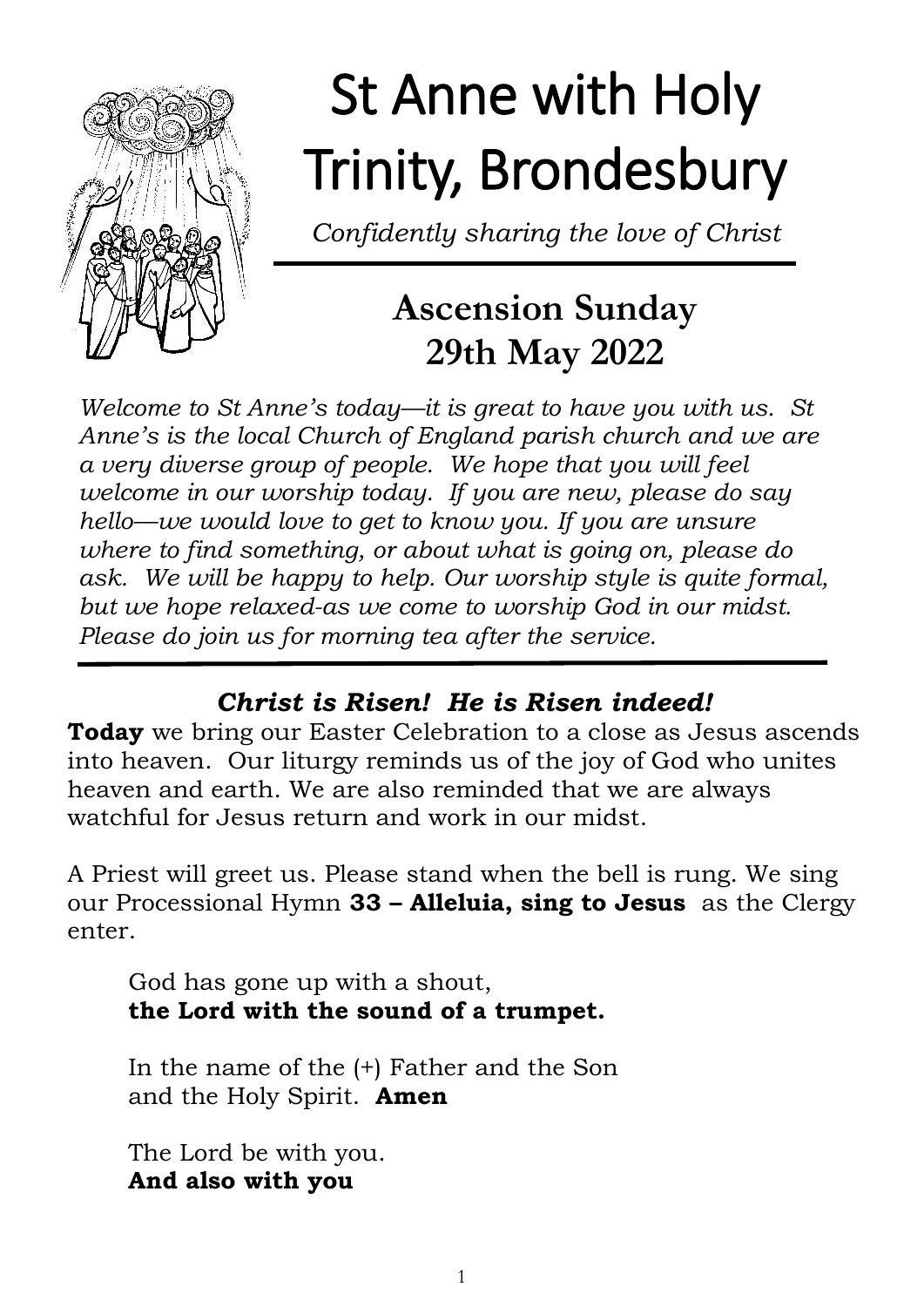### *The President will introduce the service.*

Dear brothers and sisters in Christ, for forty days we have been celebrating with joyful hearts the resurrection of our Lord Jesus Christ, his bursting from the tomb and his defeat of the power of sin and death. He appeared to his disciples many times and told them about the kingdom of God. Today we recall how he left this earth and returned to his Father, ascending into heaven to take his throne over all dominions and powers. Trusting in his reign over all creation, and submitting to his kingly yet loving rule, let us hear the story of his parting.

#### *Opening reading for Ascension Day*

*In Acts, Luke reiterates the breadth of his due diligence: His first book included "all" of Jesus' deeds and teachings from the time he began his ministry until his ascension (1:1-3). Jesus' ascension is pivotal. It confirms that all that Jesus said and did on earth was indeed driven by God's Spirit (cf. 5:38-39) and that the good news about the baptism of the Spirit that this same Jesus had announced to his apostles is trustworthy (1:5).* 

A reading from the Acts of the Apostles (1.4 -11)

While staying with them, he ordered them not to leave Jerusalem, but to wait there for the promise of the Father. 'This', he said, 'is what you have heard from me; for John baptized with water, but you will be baptized with the Holy Spirit not many days from now.' So when they had come together, they asked him, 'Lord, is this the time when you will restore the kingdom to Israel?' He replied, 'It is not for you to know the times or periods that the Father has set by his own authority. But you will receive power when the Holy Spirit has come upon you; and you will be my witnesses in Jerusalem, in all Judea and Samaria, and to the ends of the earth.' When he had said this, as they were watching, he was lifted up, and a cloud took him out of their sight. While he was going and they were gazing up towards heaven, suddenly two men in white robes stood by them. They said, 'Men of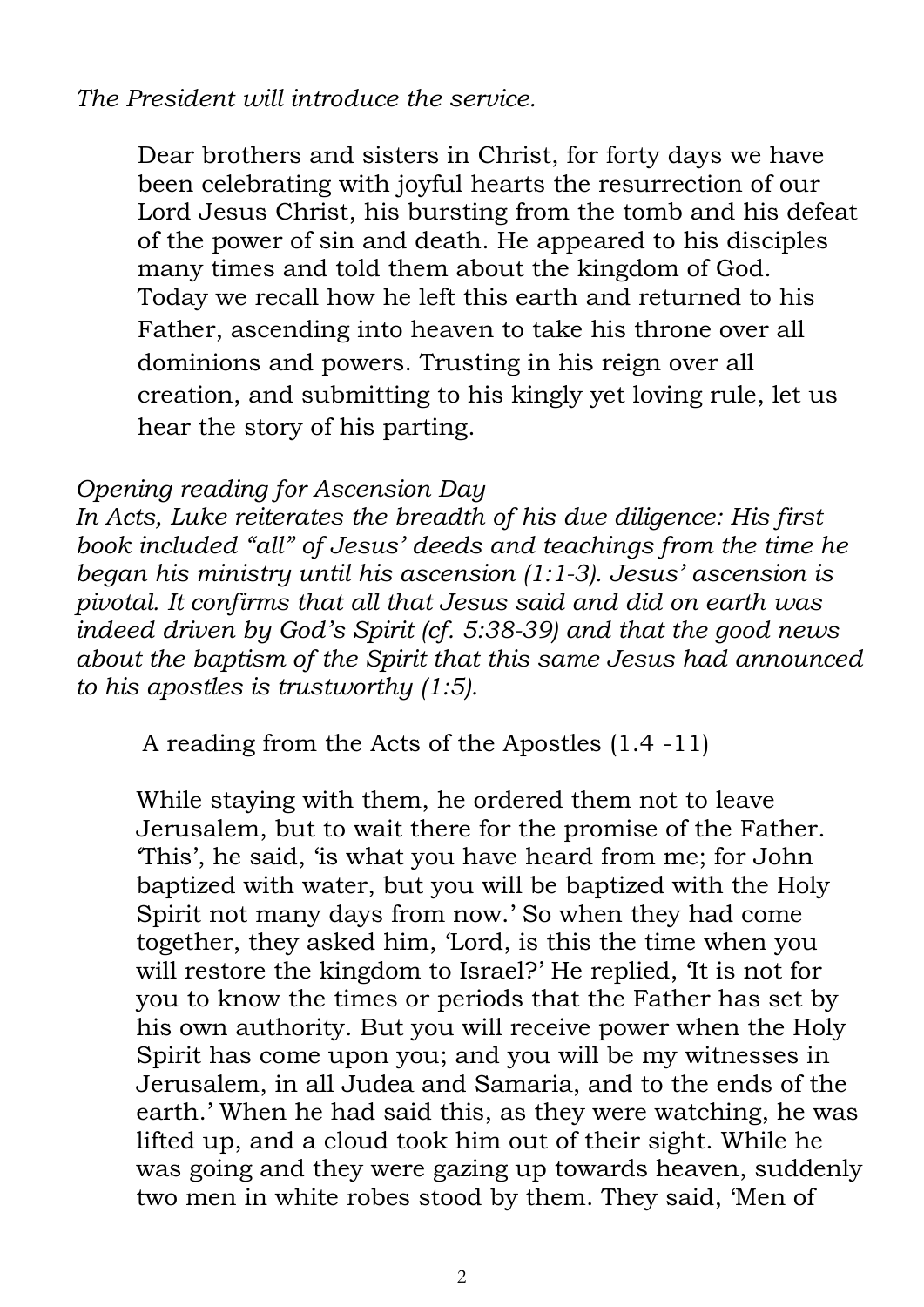Galilee, why do you stand looking up towards heaven? This Jesus, who has been taken up from you into heaven, will come in the same way as you saw him go into heaven.'

Alleluia. Christ is risen. **He is risen indeed. Alleluia.**

#### *The Priest says*

Seeing we have a great high priest who has passed through the heaven, Jesus the Son of God, let us offer him the praise worthy of his name.

#### *We sing the Gloria*

*Refrain: Glory to God, Glory to God, Glory to God in the highest.*

**Glory to God in the highest, and peace to His people on earth. Lord God, heavenly King, almighty God and Father, we worship You we give You thanks, we praise You for your glory.** *Refrain:*

**Lord Jesus Christ, only Son of the Father, Lord God, Lamb of God You take away the sin of the world: have mercy on us; You are seated at the right hand of the Father: receive our prayer.** *Refrain:*

**For You alone are the Holy One, You alone are the Lord, You alone are the most high Jesus Christ, with the Holy Spirit, In the glory of God the Father.** *Refrain.*

#### *The Collect*

*The Priest introduces a period of silent prayer and then says:*  Grant, we pray, almighty God, that as we believe your onlybegotten Son our Lord Jesus Christ to have ascended into the heavens, so we in heart and mind may also ascend and with him continually dwell; who is alive and reigns with you, in the unity of the Holy Spirit, one God, now and for ever. **Amen**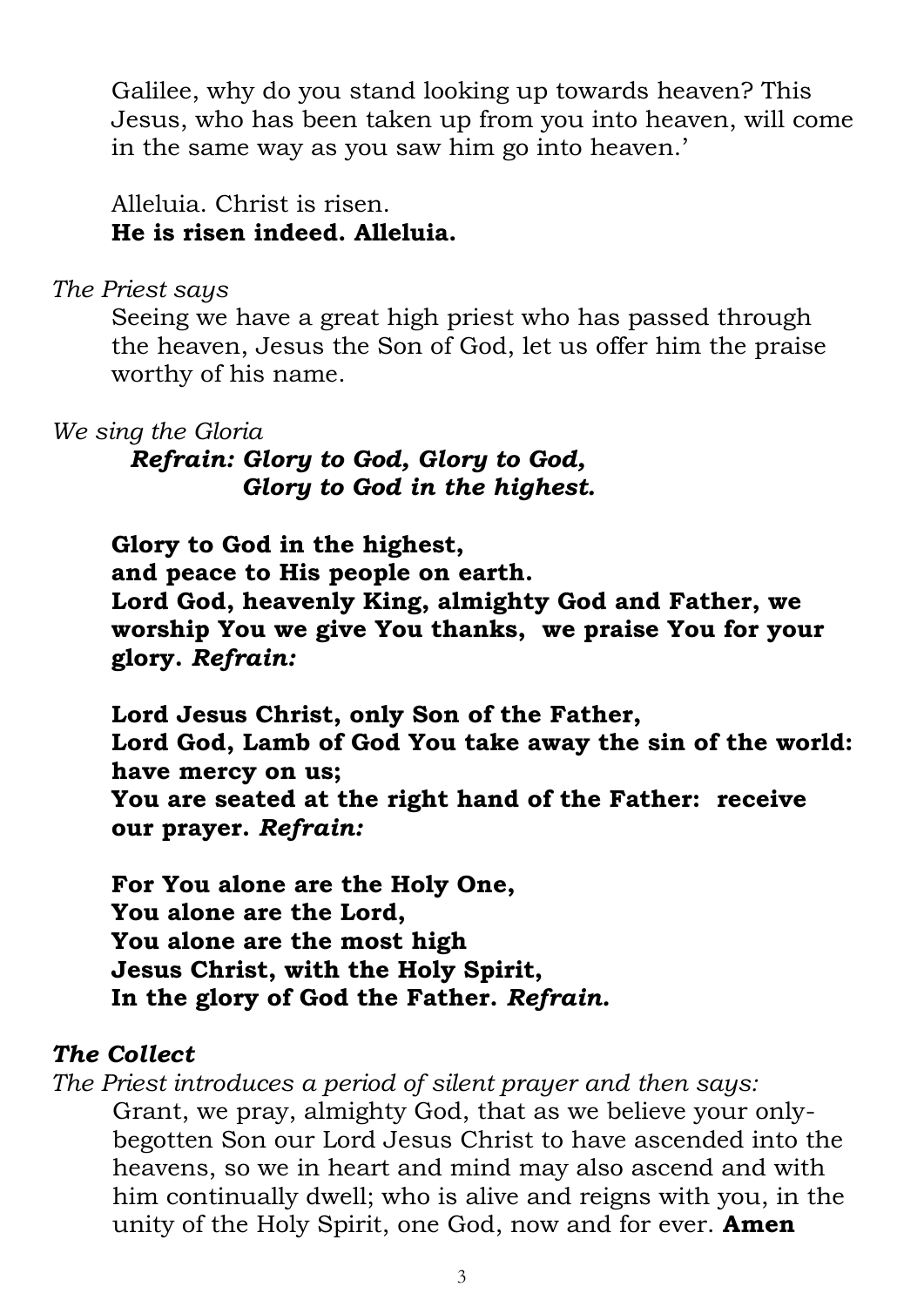#### *Liturgy of the Word (please sit)*

*We hear a reading from the Old Testament Many of the Christian depictions of heaven draw inspiration from these verses from the book of Daniel. God is a wise, old but vigorous, male king, enthroned above the host of heaven. He defeats monsters and delegates a regent to rule over all of humanity. That regent now adheres to Jesus as celebrated in the Christian liturgical calendar on the feast of "Christ the King." The image in Daniel is grounded in political, colonial discourse. It is, in fact, the discourse of empire. The "Ancient One" functions as emperor who has conquered various nations and peoples.*

A Reading from the Prophet Daniel (Daniel 7: 9-14 )

As I watched, thrones were set in place, and an Ancient One took his throne; his clothing was white as snow, and the hair of his head like pure wool; his throne was fiery flames, and its wheels were burning fire. A stream of fire issued and flowed out from his presence. A thousand thousand served him, and ten thousand times ten thousand stood attending him. The court sat in judgement, and the books were opened. I watched then because of the noise of the arrogant words that the horn was speaking. And as I watched, the beast was put to death, and its body destroyed and given over to be burned with fire. As for the rest of the beasts, their dominion was taken away, but their lives were prolonged for a season and a time. As I watched in the night visions, I saw one like a human being coming with the clouds of heaven. And he came to the Ancient One and was presented before him. To him was given dominion and glory and kingship, that all peoples, nations, and languages should serve him. His dominion is an everlasting dominion that shall not pass away, and his kingship is one that shall never be destroyed.

This is the Word of the Lord. **Thanks be to God.** 

*We sing our Gradual Hymn 507 – Meekness and Majesty during which the Gospel is processed*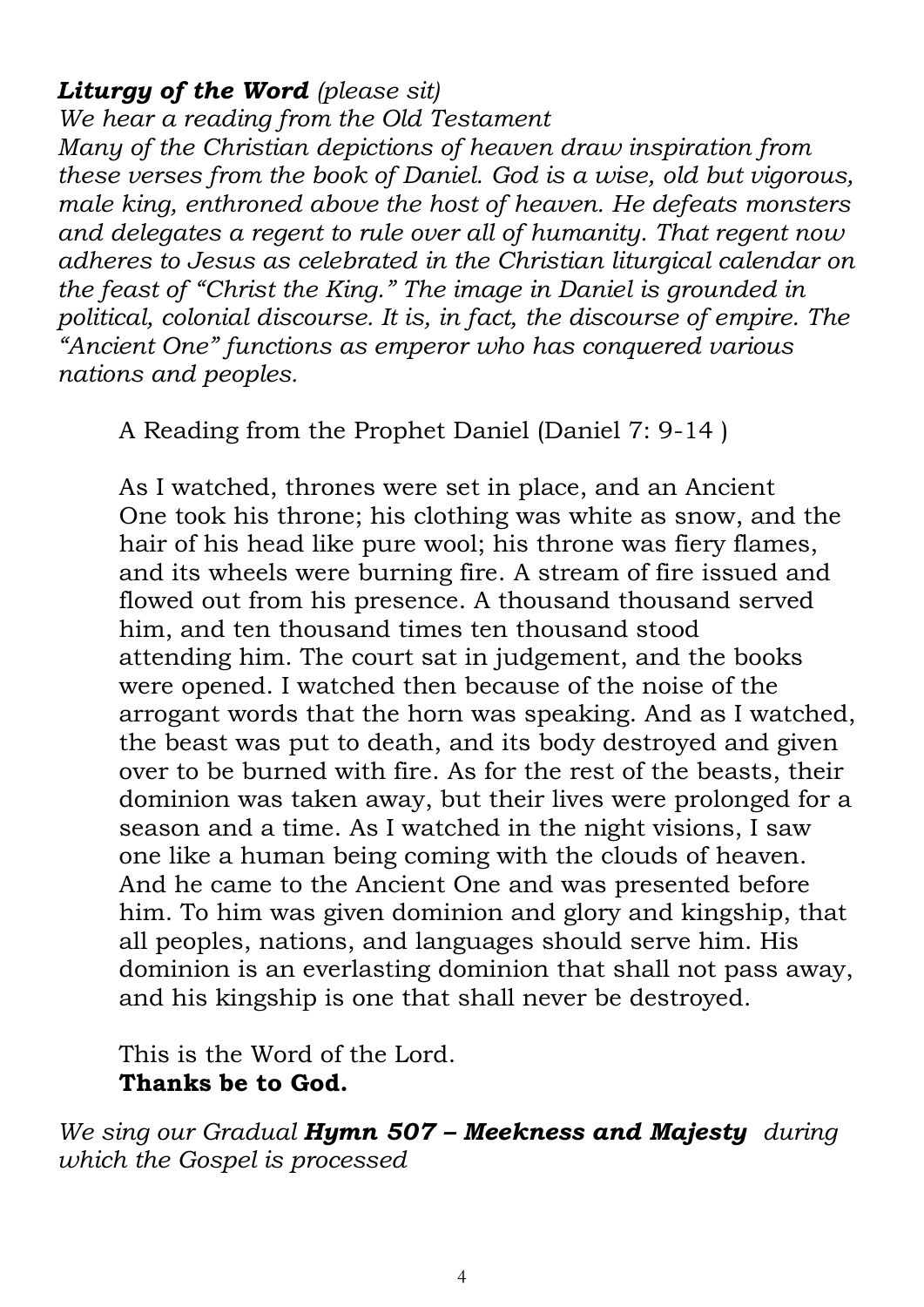*The Gospel is announced.* 

*Luke has two accounts of the Ascension, one in the gospel, one in Acts. The one in the gospel is placed at the end of Jesus' ministry (Luke 24:44-53) and its purpose seems to be the vindication of his ministry. The one in Acts is placed at the beginning of the apostles' ministry (Acts 1:6-11) and the purpose seems to be the authorization of their work of proclamation.* 

The Lord be with you. **And also with you.**

Hear the Gospel of our Lord Jesus Christ according to Luke **Glory to you Lord Jesus Christ**

#### *(Luke 24: 44-end )*

Then he said to them, "These are my words that I spoke to you while I was still with you—that everything written about me in the law of Moses, the prophets, and the psalms must be fulfilled." Then he opened their minds to understand the scriptures, and he said to them, "Thus it is written, that the Messiah is to suffer and to rise from the dead on the third day, and that repentance and forgiveness of sins is to be proclaimed in his name to all nations, beginning from Jerusalem. You are witnesses of these things. And see, I am sending upon you what my Father promised; so stay here in the city until you have been clothed with power from on high." Then he led them out as far as Bethany, and, lifting up his hands, he blessed them. While he was blessing them, he withdrew from them and was carried up into heaven. And they worshiped him, and returned to Jerusalem with great joy; and they were continually in the temple blessing God.

This is the Gospel of the Lord. **Praise to You, O Christ.**

*The Gospel is carried back to the Altar as quiet music is played.* 

*We sit to listen to the sermon. After the sermon silence is kept.*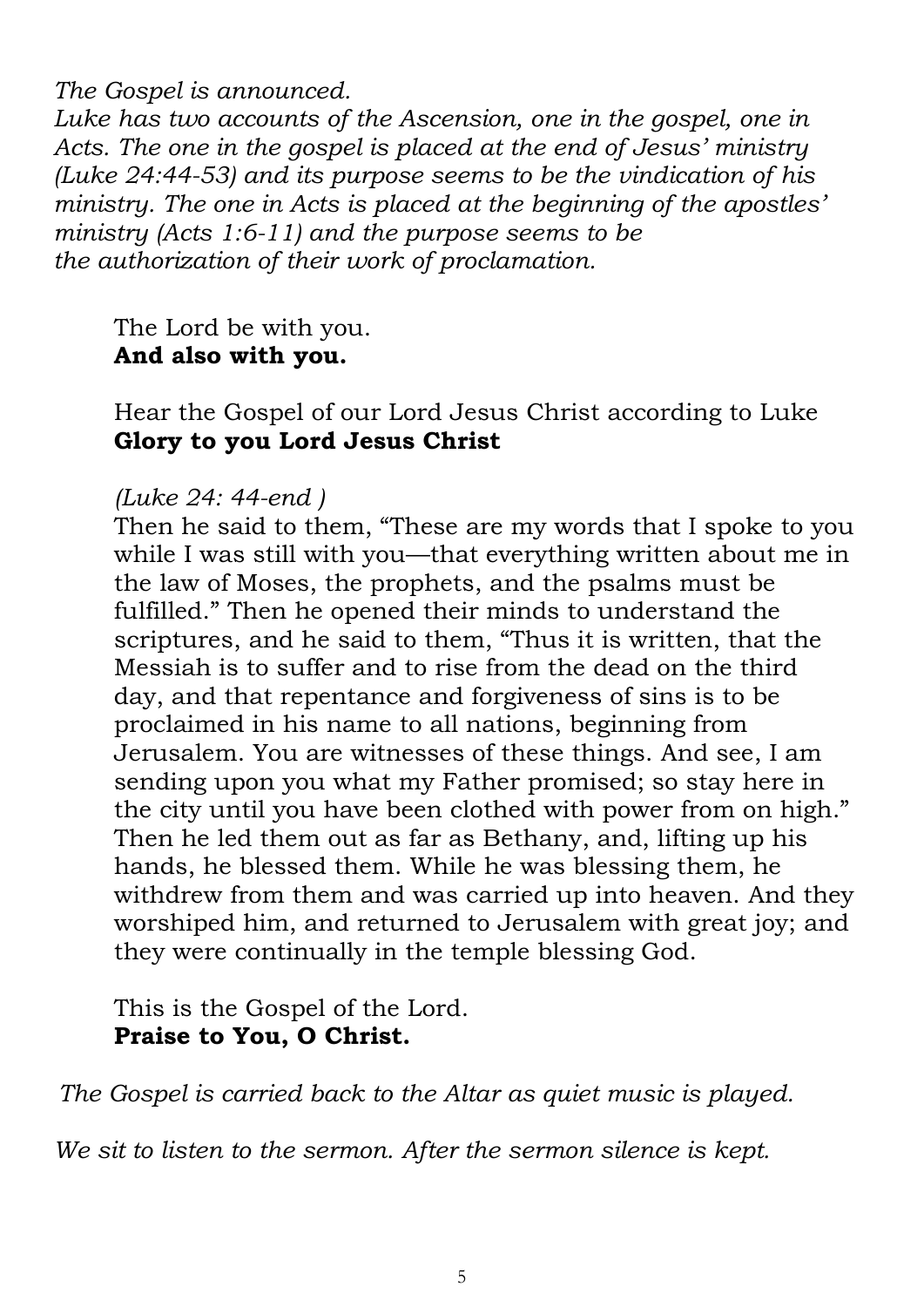*We stand to affirm our faith in the words of the creed.* **I believe in God, the Father almighty, creator of heaven and earth. And in Jesus Christ, his only Son, our Lord, who was conceived by the Holy Spirit, born of the Virgin Mary, suffered under Pontius Pilate, was crucified, died, and was buried; he descended to the dead. On the third day he rose again; he ascended into heaven, he is seated at the right hand of the Father, and he will come to judge the living and the dead. I believe in the Holy Spirit, the holy catholic Church, the communion of saints, the forgiveness of sins, the (+) resurrection of the body, and the life everlasting. Amen** 

*We kneel or sit as we prayer for the Church, the World and for this community. During the prayers we use the response:*

Lord in your mercy,

**Hear our Prayer.**

*Sometimes we will also use the words after we pray for those who have died:*

**Rest Eternal, Grant unto them O Lord** 

**And may light perpetual shine upon them.**

May they rest in peace

#### **And rise in Glory**

*At the conclusion of the prayers we say.*

Merciful Father,

**accept these prayers for the sake of your Son, our Saviour Jesus Christ. Amen.**

#### *Liturgy of the Sacrament (please stand)*

*The Priest will introduce the peace* 

Jesus says: 'Peace I leave with you; my peace I give to you. If you love me, rejoice because I am going to the Father'. Alleluia.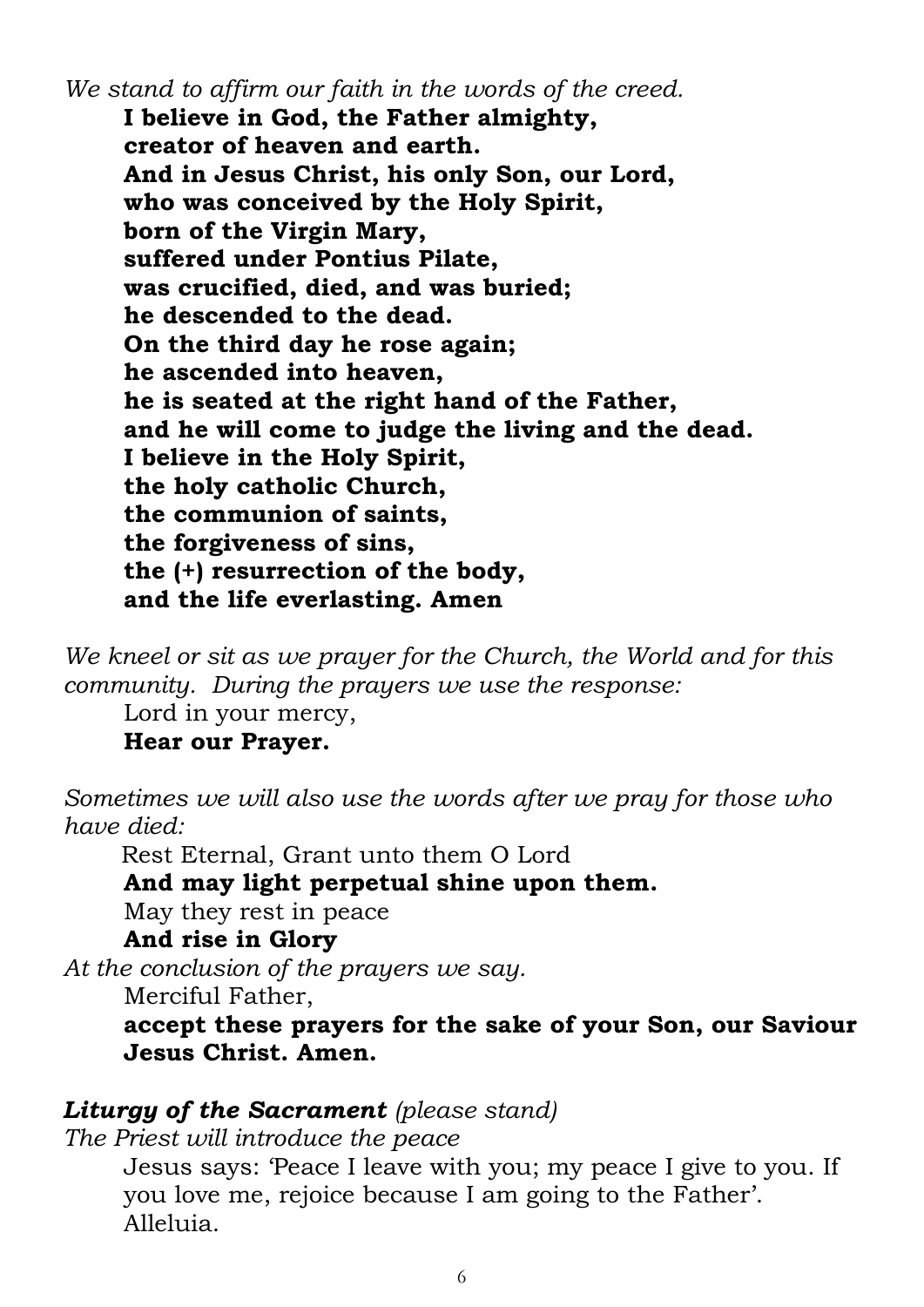The peace of the risen Christ be always with you **and also with you. Alleluia!**

Let us offer each other the sign of peace.

*We share the peace with those around us in a way we are comfortable until the offertory Hymn is announced. We sing the offertory* Hymn **150 – Crown him with many crowns** during which a collection is taken.

Blessed be God, by whose grace creation is renewed, by whose love heaven is opened, by whose mercy we offer our sacrifice of praise. **Blessed be God for ever.**

The Lord be with you, **And also with you.**

Lift up your hearts. **We lift them up to the Lord.**

Let us give thanks to the Lord our God. **It is right to give thanks and praise.**

*The preface continues until we sing.*

**Holy, Holy, Holy Lord, God of power and might, heaven and earth are full of your glory. Hosanna, Hosanna, Hosanna in the highest. Blessed is he who comes in the name of the Lord. Hosanna, Hosanna, Hosanna in the highest.**

*After the Consecration*

Great is the mystery of Faith: **Christ has died: Christ is risen: Christ will come again.** 

*At the end of the Eucharistic Prayer we sing* **Amen.**

*We join in the prayer that Jesus taught his friends to say in our preferred version and language.*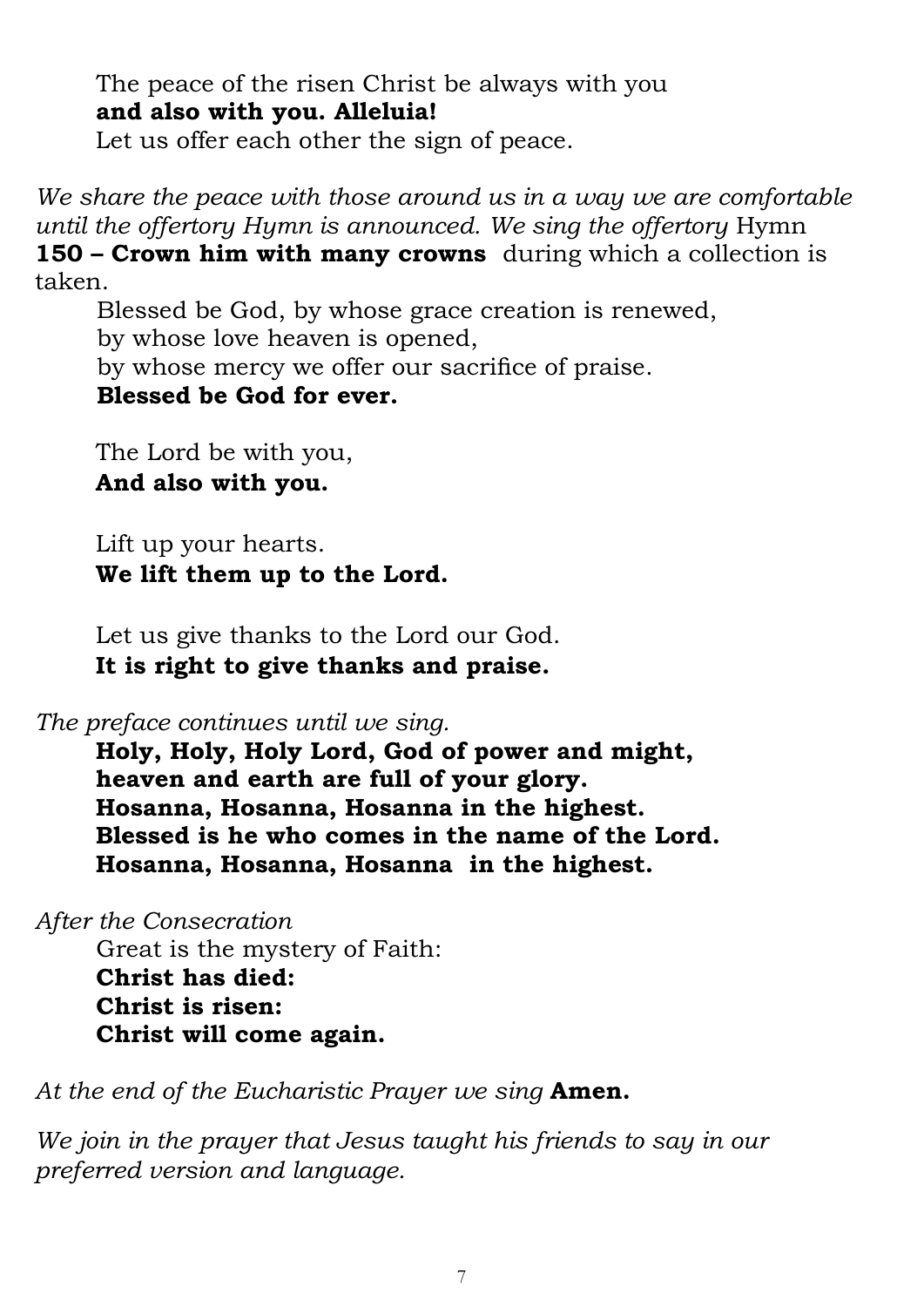**Our Father, who art in heaven hallowed be thy name, thy kingdom come, thy will be done on earth as it is in heaven. Give us this day our daily bread; and forgive us our trespasses, as we forgive those who trespass against us, and lead us not into temptation but deliver us from evil. For thine is the Kingdom, the power and the glory, for ever and ever. Amen.**

*The president breaks the consecrated bread*.

Lord, we died with you on the cross. **Now we are raised to new life.** We were buried in your tomb. **Now we share in your resurrection.** Live in us, that we may live in you.

*We sing the Agnus Dei.*

**Lamb of God, who takes away the sin of the world, have mercy on us Lamb of God who takes away the sins of the world, have mercy on us Lamb of God who takes away the sins of the world, grant us peace.**

*The Elevation* 

Behold the Lamb of God who takes away the sin of the world. Blessed are those who are called to his supper.

**Lord (+) I am not worthy to receive you, but only say the word and I shall be healed.**

Alleluia. Christ our Passover is sacrificed for us. **Therefore let us keep the feast. Alleluia**

*We receive communion, during which we listen to David play. All who are baptised are welcome to receive, and you may choose if you are ready to receive the chalice. We receive God's grace in one kind or two. You may also like to come forward for a blessing.; and you may wish to light a candle.*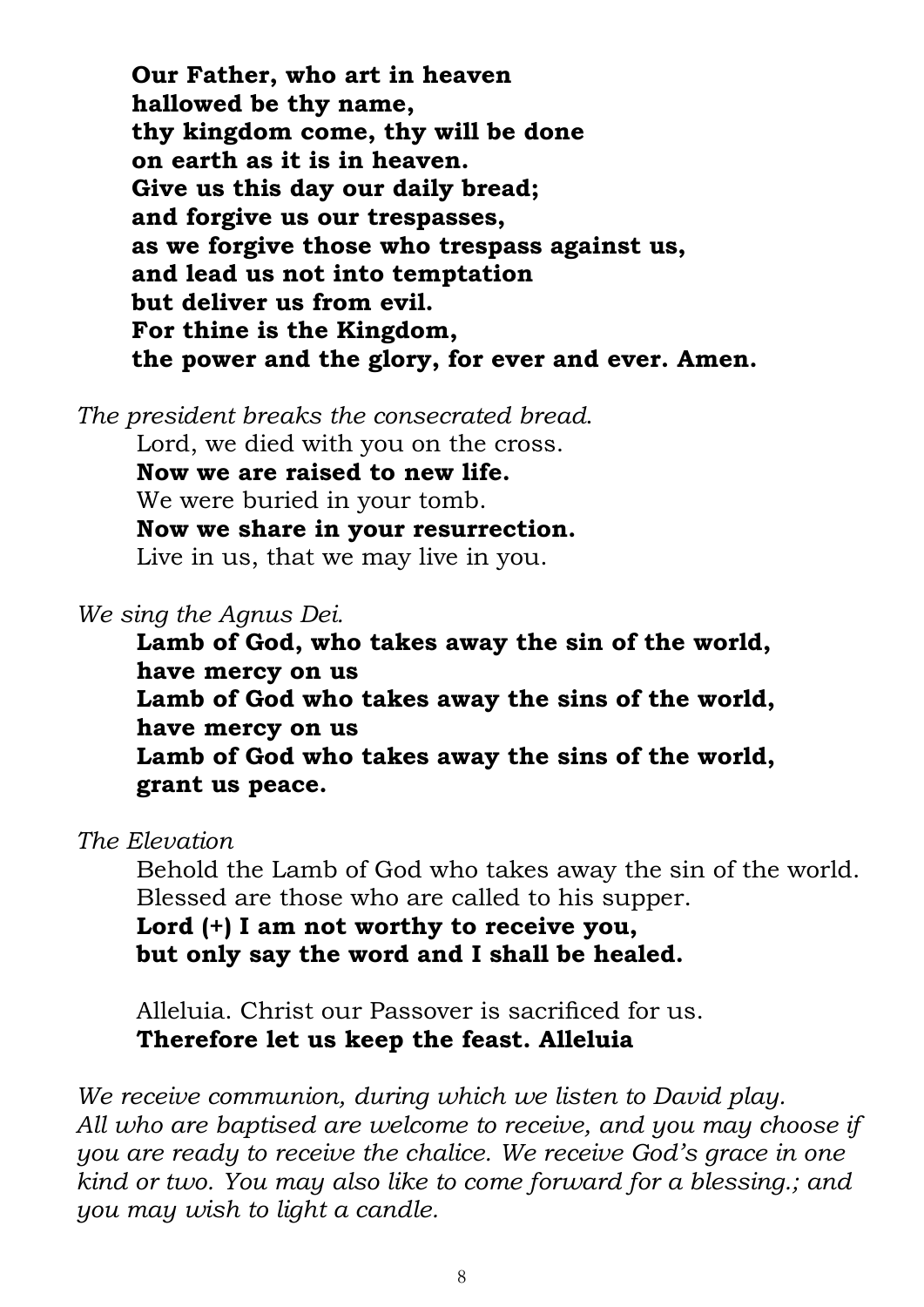*After all have received we keep a brief silence before the president leads us in prayer.*

*At the end of communion the priest will lead us in a period of silence, and then a short prayer :*

God our Father, you have raised our humanity in Christ and have fed us with the bread of heaven: mercifully grant that, nourished with such spiritual blessings, we may set our hearts in the heavenly places; through Jesus Christ our Lord. **Amen.**

*We listen to the notices about our community life.*

*The Dismissal (please stand)*

*We receive God's Blessing.*

The Lord be with you **And also with you**

May the Spirit, who set the Church on fire upon the day of Pentecost, bring the world alive with the love of the risen Christ; and the blessing of God almighty, the (+) Father, the Son, and the Holy Spirit, be among you and remain with you always. **Amen**

Waiting expectantly for the promised Holy Spirit, go in the peace of Christ. Alleluia, alleluia. **Thanks be to God. Alleluia, alleluia.**

*We sing our final hymn 52 – At the name of Jesus during which the clergy depart.* 

# *Please do join us downstairs for refreshments*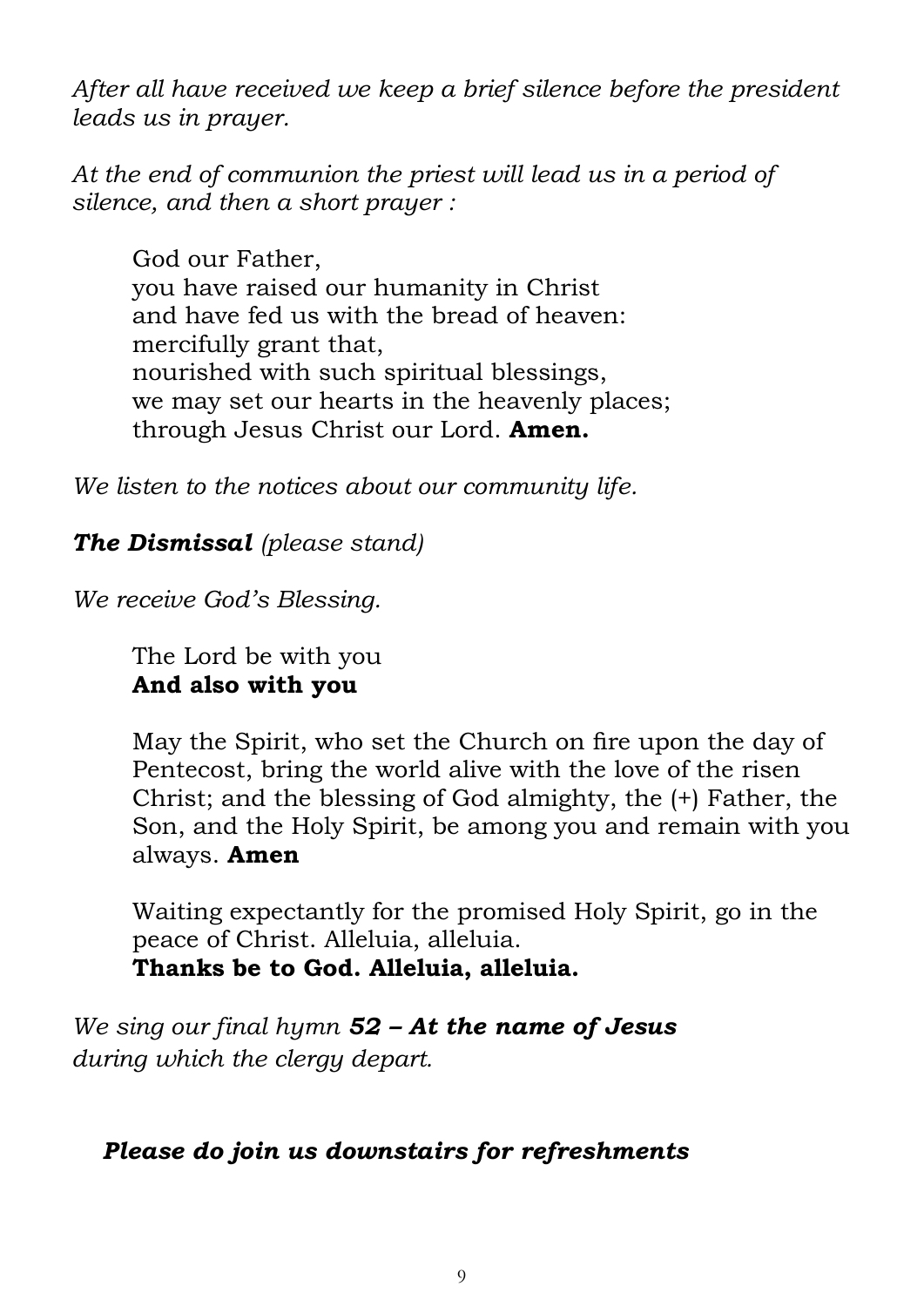# **Community Life Together and Dates for your Diary**



**Vicar's Garden Party or Tea with the Vicar** A huge thank you to all who attended Tea in the vicarage garden last Sunday! **Bishop Lusa Pilgrimage and School Jubilee Service**

Thank you to all who joined us on Friday to welcome Bishop Lusa on his pilgrimage. Please continue to pray for him as he makes his way around the rest of Willesden

#### **Finance—St Anne's**

Our current monthly target for congregational giving is **£2180**. At present we are about £200 shy of our target each month. If you are new to St Anne's, or have not previously thought about it, please consider setting up a Standing Order to manage your giving. Forms and information are available in the entrance, or you can speak with Michael or a member of the PCC.

**Open Studios and Gardens—will take place on the Sunday** 19th June. We will be a venue and we will need helpers in welcoming guests and serving tea. If you are able to help please let Mo C know so we can establish a rota for the day.

**Changes as Easter Season draws to a close– Morning Prayer** At the end of Easter Season we will revert to offering weekday morning prayer in person only. For those who are unable to attend in person, the Daily Prayer App, which can be downloaded from the Church of England website has not only the words, but an audio recording of Morning and Evening Prayer.

# **Blessing our new bench**

The PCC have installed a bench at the front of church in memory of Wardens Viola Akers and Tricia Harris. We will bless our new bench at the conclusion of the service on **Sunday 12th June.** 

# **Help Needed**

We are looking for 1 or 2 people who can help with technology on a Sunday morning from time to time, and especially when Mo C visits Australia later in the year. Please speak to Mo C.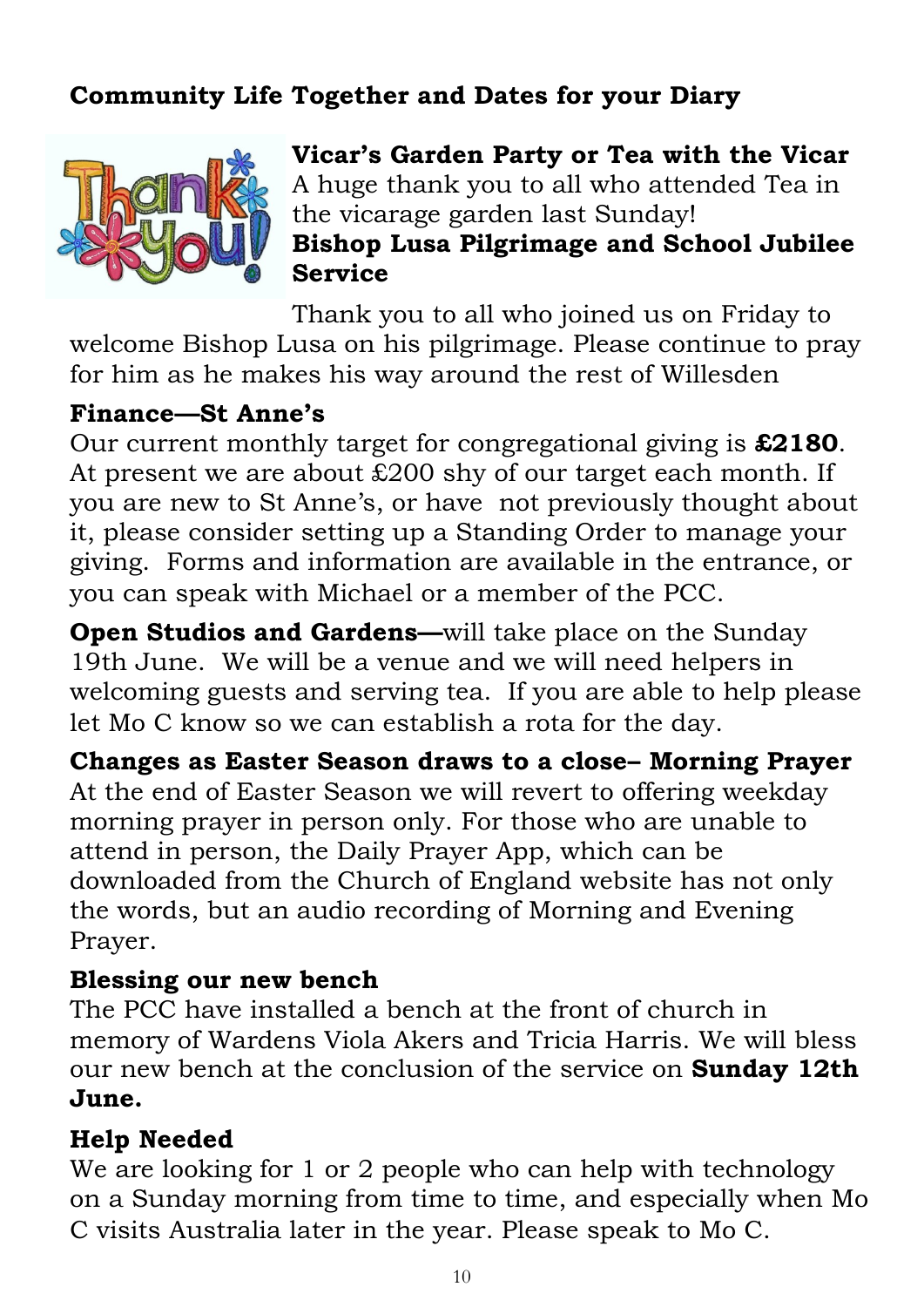# **ADULT LEARNING AT ST PAUL'S CATHEDRAL A NEW BEGINNING? RECOVERING WELL AFTER THE PANDEMIC**

Tuesday 7th June from 6.30pm—8pm in the Cathedral. Book a free ticket on the St Paul's Website.How can London can be a place of flourishing for all people – culturally, economically, justly - as we move forwards from the pandemic?

London was at the UK epicentre of the pandemic in 2020. Amid the suffering it was a time when profound questions were asked about how we might live better: economically and politically, culturally and spiritually, individually and collectively. What does a healthy society look like now?

Leading voices from diverse sectors will consider what the crucial questions for our city are and how London can be a place of flourishing for all people.

This is an in person event and will be live-streamed. Please select the correct ticket when booking. If you are registering for the livestreaming option, you will receive the link nearer the date of the event.

# **Jubilee Celebrations**

As Thursday 2nd and Friday 3rd are public holidays, there will be no Morning Prayer, Playgroup or Tea and Chat. We apologies for any inconvenience. There is Daily Prayer, including audio recordings available at https://www.churchofengland.org/prayerand-worship/join-us-service-daily-prayer

We hope you enjoy the celebrations.



*For our prayers—* Ray, Harriet, Neil, Tristan, Maureen, Piers, Mavis, Hada, June, Kay, Comfort, Joyce, Jean, Peter, Pearl, Josephine, John, Cecilia and Ruth. We remember those who have died recently and those whose anniversary of death falls at this time including David Evans, Jonathon Peter Sharp, Gladys Vickers and O'Neil Watson.